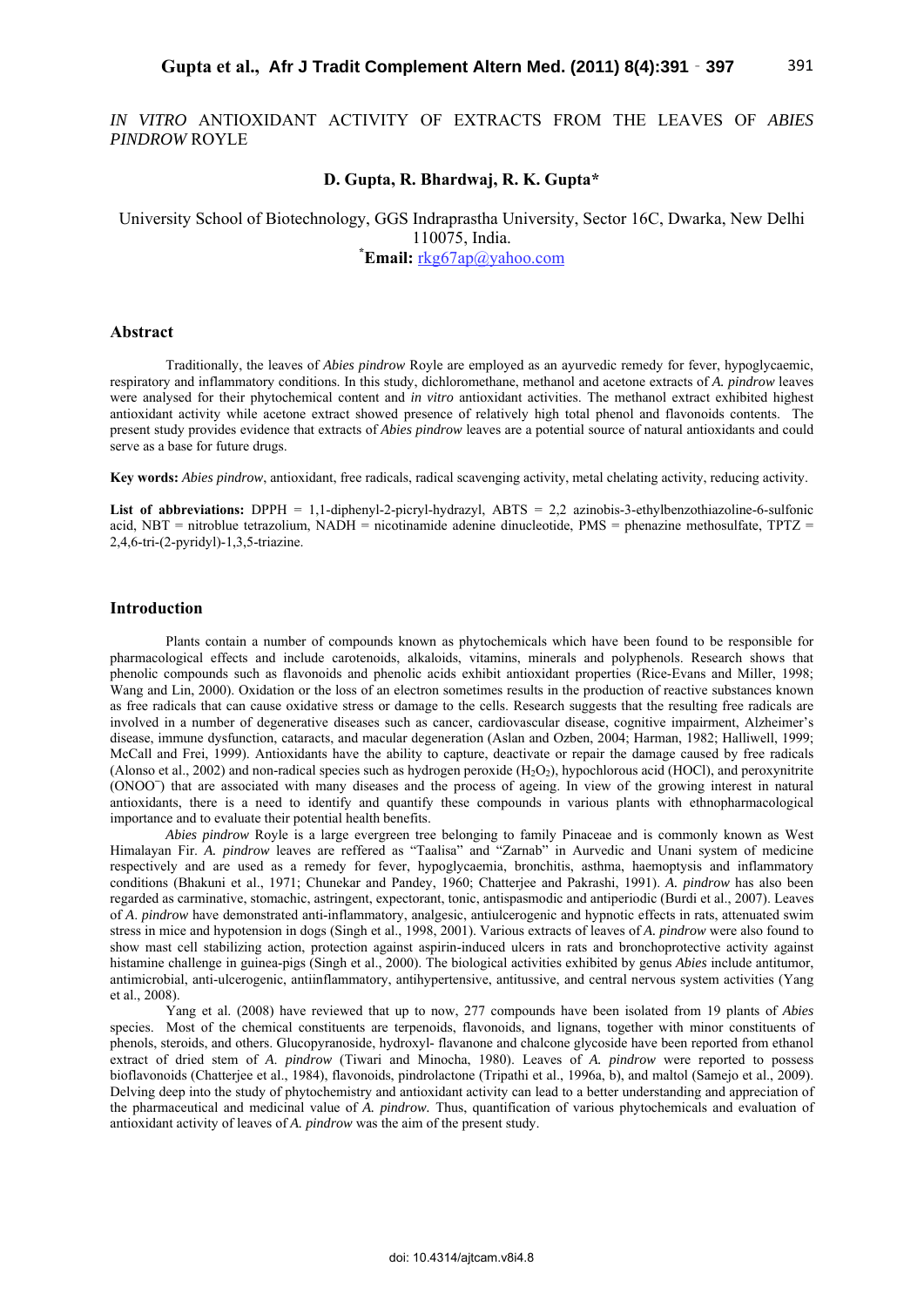# **Materials and Methods**

### **Plant material**

*A. pindrow* leaves were purchased from wholesale supplier of traditional Unani medicine, Ballimaran, Delhi, India, in August 2008, and authenticated at National Institute of Science Communication And Information Resources (NISCAIR), New Delhi, India. A voucher specimen (NISCAIR/RHMD/Consult/2008-09/1069/100) has been deposited at NISCAIR, New Delhi, India.

# **Extract preparation**

*A. pindrow* leaves were air dried and powdered. 100 g of dried powder was extracted with solvents dichloromethane, methanol and acetone using Soxhlet apparatus for 6 h for each solvent. Extracts were filtered, concentrated under vacuum in a rotary evaporator and stored at 4ºC.

## **Chemicals**

All chemicals and reagents used were of analytical grade and obtained mostly from Sigma. Solvents used for extraction of plants were purchased from Fisher Scientific. The polyphenolic standards, gallic acid, quercetin and rutin were obtained from Sigma.

### **Determination of total phenolics**

The amount of total phenolic compounds in the extracts was determined colorimetrically with the Folin–Ciocalteu reagent, using a slightly modified method of Yu et al. (2002). The reaction mixture contained, 0.1 ml sample extract diluted to 1 ml with distilled water, 0.5 ml of Folin–Ciocalteu reagent (1 N) and 1.5 ml of 20% sodium carbonate solution and was incubated for 2 h at room temperature. The volume was raised to 5 ml with distilled water and the absorbance of blue coloured mixture was measured at 765 nm (Spectronic 2202 UV–Vis Spectrophotometer). The concentration of total phenolic compounds was expressed as mg of gallic acid equivalents (GAE) per g of dried extract, using a standard curve of gallic acid described by the equation  $y = 0.0265x$  ( $R^2 = 0.9977$ ). Here,  $y =$  absorbance and  $x =$  concentration.

# **Determination of total flavonoids**

Measurement of total flavonoid content in the investigated extracts was determined spectrophotometrically according to Zhishen et al. (1999), using a method based on the formation of complex flavonoid-aluminium with the absorption maxima at 510 nm. The reaction mixture contained 0.5 ml of extract in DMSO or standard solutions of quercetin, diluted with 2 ml distilled water and 0.15 ml of 5% NaNO<sub>2</sub>. After 5 min, 0.3 ml of 10% AlCl<sub>3</sub> was added. After 6 min, l ml of 1 M NaOH was added and the total volume was made up to 5 ml with water. The solution was mixed well and the absorbance was measured against a prepared reagent blank at 510 nm. The flavonoids content was expressed as mg of quercetin equivalents (QE) per g of dried extract, by using a standard graph (y =  $0.0025x$ , R<sup>2</sup> = 0.9974).

### **Determination of total flavonols**

Total flavonols of extracts were estimated as mg rutin equivalents (RE) /g extract, from the rutin calibration curve  $(y = 0.0172x, R^2 = 0.9979)$ . The reaction mixture was prepared by mixing 0.5 ml of extract solutions with 0.5 ml (20 g/l) AlCl<sub>3</sub> and 1.5 ml (50 g/l) of CH<sub>3</sub>COONa. The absorbance of reaction mixture was read at 440 nm after incubation at 20°C for 2.5 h (Miliauskas et al., 2004).

## **Antioxidant activity determination DPPH radical scavenging assay**

.

The stable DPPH was used for determination of free radical scavenging activity of the extracts (Blois, 1958). 100 μl of the sample was added to 1 ml of 0.1 mM DPPH in methanol and incubated the mixture for 45 min in dark at 37ºC. The absorbance was measured at 517 nm using methanol as blank. Trolox was used as positive control. The antioxidant activity of the extract was calculated as % radical scavenging activity using the formula:

Scavenging activity (%) = (1-absorbance<sub>sample</sub>/ absorbance<sub>control</sub>) x 100

# **ABTS radical scavenging assay**

The ABTS radicals are generated through a chemical oxidation reaction with potassium persulfate (Re et al., 1999). 10 μl of sample was added to 990 μl of ABTS radical solution to get a total reaction volume of 1 ml and incubated at room temperature for 5 min. The absorbance was measured at 734 nm immediately. Trolox was used as positive control. The percentage radical scavenging activity was calculated as follows:

Scavenging activity  $(\%) = (1-\text{absorbane}_{\text{sample}}/\text{absorbane}_{\text{control}}) \times 100$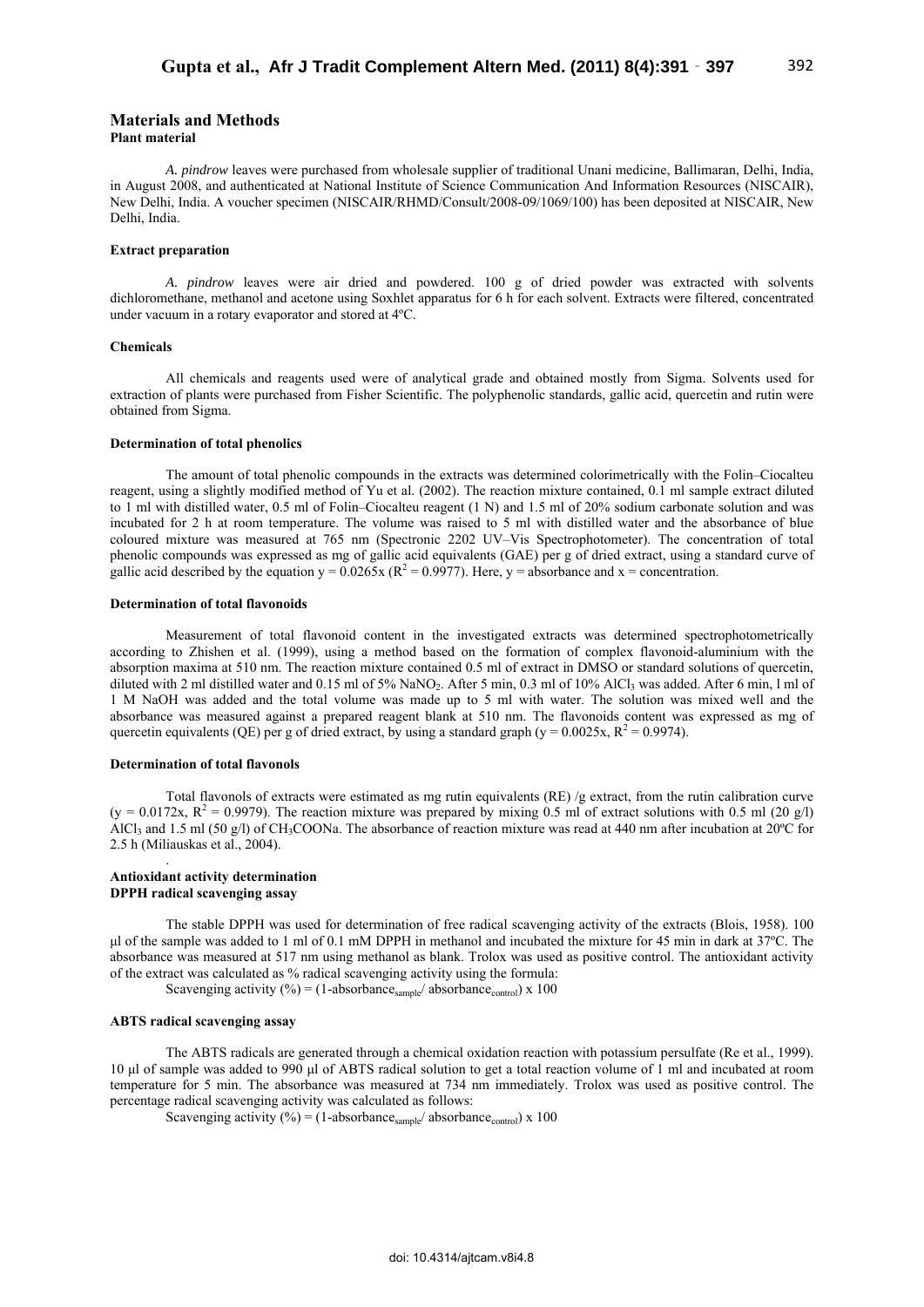# **Superoxide radical scavenging assay**

The superoxide radical scavenging activity was determined by method of Robak and Gryglewski (1988). The reaction mixture consisting of 250 µl of NBT (150 µM), 250 µl of NADH (468 µM) and 250 µl of sample was mixed in sodium phosphate buffer (100 mM, pH 7.4). The reaction was initiated by adding 250  $\mu$ l of PMS (60  $\mu$ M) to the mixture. The reaction mixture was incubated at 25ºC for 5 min, and the absorbance was measured against the corresponding blank solution. Gallic acid was used as positive control. The superoxide radical scavenging activity was calculated using the formula:

Scavenging activity (%) = (1-absorbance<sub>sample</sub>/ absorbance<sub>control</sub>) x 100

### **Ferric reducing antioxidant power (FRAP)**

The assay was based upon the methodology of Benzie and Strain (1996). FRAP reagent consisted of TPTZ, CH<sub>3</sub>COONa buffer (pH 3.6), and FeCl<sub>3</sub> solution at the ratio of 1:10:1 (v/v/v) respectively. 100 µl of the sample was added into 900 μl of FRAP reagent and incubated at room temperature for 6 min, and the absorbance at 593 nm was measured immediately. Trolox was used as calibration standard ( $y = 0.160x$ ,  $R^2 = 0.981$ ). FRAP values were calculated as mg of trolox equivalents (TE)/g extract from three determinations and are averaged.

#### **Reducing power activity**

The reducing power of the extracts of *A. pindrow* was determined as per the method of Oyaizu (1986). 1 ml of sample extract was mixed with 2.5 ml of 0.2 M phosphate buffer (pH 6.6) and 2.5 ml potassium ferrocyanide (1%). After incubating the mixture at 50ºC for 20 min., 2.5 ml of 10% trichloroacetic acid was added, and then mixture was centrifuged at 3000 rpm for 10 min. 2.5 ml of supernatant was mixed with 2.5 ml of distilled water and 0.5 ml FeCl<sub>3</sub> (0.1%) and the absorbance was measured at 700 nm and compared with standard trolox.

### **Metal ion chelating activity**

The chelating activity of extract on  $Fe^{+2}$  was measured according to the method of Dinis et al. (1994). 1 ml of extract was incubated with 50  $\mu$ l of 2 mM ferrous chloride. The reaction was started by the addition of 200  $\mu$ l ferrozine (5 mM). After 10 min, the absorbance of ferrous ion-ferrozine complex at 562 nm was read. Na<sub>2</sub>EDTA served as the positive control. Triplicate samples were run for each set and averaged. The ability of extracts to chelate ferrous ion was calculated using the following equation:

Chelating activity (%) = (1-absorbance<sub>sample</sub>/ absorbance<sub>control</sub>) x 100

## **Results Total phenolic, flavonoid, and flavonol contents**

The total phenolic, flavonoid and flavonol content of acetone extract was found to be highest among the three extracts and was in order of acetone> methanol> dichloromethane (Table 1).

### **Antioxidant activity evaluation of extracts of** *A. pindrow* **leaves DPPH free radical scavenging activity**

Methanol extract demonstrated highest activity (IC<sub>50</sub> 0.163 $\pm$ 0.006 mg/ml) as compared to acetone extract (IC<sub>50</sub>) 0.194 $\pm$ 0.013 mg/ml) and dichloromethane extract (IC<sub>50</sub> 3.41 $\pm$ 0.331 mg/ml). However, these activities were less than that of standard trolox (Table 2).

#### **ABTS free radical scavenging assay**

Trolox equivalent antioxidant capacity (TEAC) of the *A. pindrow* extracts was evaluated as percent inhibition of ABTS free radicals. Methanol extract of leaves of *A. pindrow* (IC<sub>50</sub> 0.008±0.001 mg/ml) showed greater activity compared to acetone (IC<sub>50</sub> 0.099±0.001 mg/ml) and dichloromethane extract (IC<sub>50</sub> 0.016±0.001 mg/ml). These extracts however, showed less scavenging activity in comparison to standard trolox (Table 2).

### **Superoxide radical scavenging assay**

Acetone extract was most active in scavenging superoxide radicals with 68.383±2.529 % inhibition, while dichloromethane and methanol extracts showed 51.794±5.183 % and 43.729±0.417 % inhibition respectively at 0.5 mg/ml. The superoxide radical scavenging activity of the extracts and standard was found to be in order of acetone> dichloromethane>gallic acid> methanol (Table 2).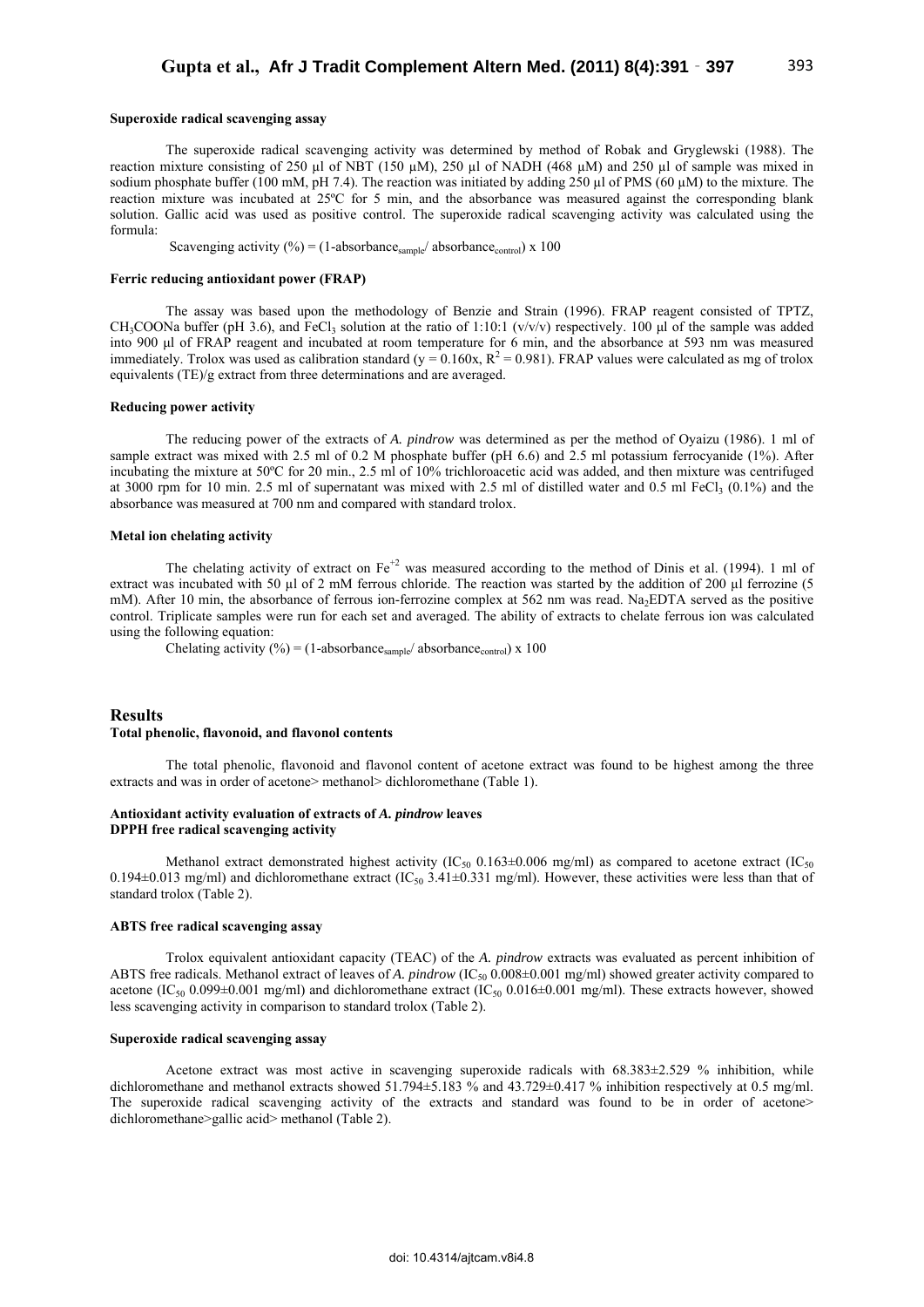# **Metal ion chelating activity**

All the extracts of *A. pindrow* leaves exhibited chelating activity by interfering ferrous-ferrozine complex in a dose dependent manner. Among the extracts, methanol extract was most potent (IC<sub>50</sub> 0.183 $\pm$ 0.008 mg/ml). Dichloromethane and acetone extracts possessed almost similar chelating activity (IC50 0.259±0.002 and 0.310±0.033 mg/ml respectively). Standard Na<sub>2</sub>EDTA showed highest metal chelating activity (Table 2).

| <b>Table 1:</b> Total phenol, flavonoid, and flavonol contents of the extracts from A. <i>pindrow</i> leaves |                                   |                         |                                   |  |  |  |
|--------------------------------------------------------------------------------------------------------------|-----------------------------------|-------------------------|-----------------------------------|--|--|--|
| <b>Extracts</b>                                                                                              | <b>Total phenol</b>               | <b>Total flavonoids</b> | <b>Total flavonol</b>             |  |  |  |
|                                                                                                              | (mg GAE/g extract)                | $(mg QE/g$ extract)     | $(mg \, RE/g \, extract)$         |  |  |  |
| Dichloromethane                                                                                              | $62.956 \pm 3.027$ <sup>a</sup>   | $261\pm8.896^a$         | $79.07 \pm 2.664$ <sup>a</sup>    |  |  |  |
| Methanol                                                                                                     | $170.126 \pm 12.546^b$            | $316.167\pm4.726^b$     | $108.915 \pm 3.336^b$             |  |  |  |
| Acetone                                                                                                      | 471.698 $\pm$ 3.774 $\textdegree$ | $642.5 \pm 4.33$ °      | $408.933 \pm 24.872$ <sup>c</sup> |  |  |  |

GAE, Gallic acid equivalents; QE, Quercetin equivalents; RE, Rutin equivalents. Results are expressed as mean± SD of three parallel measurements. Values within a column followed by different letters (a,b,c) are significantly different (P<0.05)

Table 2: IC<sub>50</sub> values of extracts of *A. pindrow* leaves and standards for different antioxidant assays

| <b>Activity Sample</b>  | <b>DPPH</b> scavenging                | <b>ABTS</b> scavenging         | Superoxide scavenging          | <b>Metal chelation</b>                                                          |
|-------------------------|---------------------------------------|--------------------------------|--------------------------------|---------------------------------------------------------------------------------|
|                         | (mg/ml)                               | (mg/ml)                        | (mg/ml)                        | (mg/ml)                                                                         |
| <b>Dichloromethane</b>  | $3.41 \pm 0.331^a$                    | $0.016 \pm 0.001^a$            | $0.434 \pm 0.033$ <sup>a</sup> | $0.259 \pm 0.002^a$                                                             |
| extract                 |                                       |                                |                                |                                                                                 |
| <b>Methanol extract</b> | $0.163 \pm 0.006^b$                   | $0.008 \pm 0.000^b$            | $0.681 \pm 0.016^b$            | $0.183 \pm 0.008^b$                                                             |
| <b>Acetone extract</b>  | $0.194 \pm 0.013$ <sup>c</sup>        | $0.099 \pm 0.004$ <sup>c</sup> | $0.294 \pm 0.006$ <sup>c</sup> | $0.310 \pm 0.033$ <sup>a</sup>                                                  |
| <b>Trolox</b>           | $0.005 \pm 0.000$ <sup>d</sup>        | $0.002 \pm 0.000$ <sup>d</sup> |                                |                                                                                 |
|                         |                                       |                                |                                |                                                                                 |
| <b>Gallic acid</b>      |                                       |                                | $0.574 \pm 0.009$ <sup>d</sup> |                                                                                 |
|                         |                                       |                                |                                |                                                                                 |
| Na <sub>2</sub> EDTA    | $\sim$ $\sim$<br>$\sim$ $\sim$ $\sim$ | $\cdots$                       | .<br>$- - -$                   | $0.015 \pm 0.000$ <sup>c</sup><br>$\cdots$<br>$^{\circ}$ $^{\circ}$<br>$\cdots$ |

Results are expressed as mean± SD of three parallel measurements. Values within a column followed by different letters  $(a,b,c,d)$  are significantly different  $(P<0.05)$ 

### **FRAP assay**

The ability of the plant extracts to reduce ferric ions was determined using the FRAP assay. FRAP values for dichloromethane, methanol and acetone extracts are 19.413±0.562, 73.876±0.780 and 26.236±1.126 mg TE/ g extract respectively.

#### **Reducing power assay**

In the reducing power assay, the antioxidant compounds convert the oxidation form of iron ( $Fe<sup>+3</sup>$ ) to ferrous ( $Fe<sup>+2</sup>$ ). The reducing activities of extracts are presented in Figure 1 and compared to standard trolox. Reducing activity of the standard trolox was found to be highest and could be defined by linear relationship  $y = 2.9121x$ ,  $R^2 = 0.9997$ . Among the three extracts, reducing activities of methanol and acetone extracts increased in linear relation with concentration as defined by the equations  $y = 1.1219x$ ,  $R^2 = 0.9983$  and  $y = 0.8759x$ ,  $R^2 = 0.9943$ , respectively. Dichloromethane extract showed very less reducing activity and defined by the equation  $y = 0.108x$ ,  $R^2 = 0.9509$ .

# **Discussion**

Phytochemicals, especially phenolics are suggested to be the major bioactive compounds for health benefits. Phenolic compounds protect plants from oxidative damage and perform the same function for humans (Duthie et al., 1997; Skaper et al., 1997). Several types of polyphenols (phenolic acids, hydrolysable tannins, and flavonoids) show anticarcinogenic and antimutagenic effects (Urquiaga and Leighton, 2000). Flavonoids are considered to be very beneficial compounds due to their potent nature as antioxidants. Flavonols are a class of flavonoids and their consumption has been associated with a variety of beneficial effects including increased activity of erythrocyte superoxide dismutase, a decrease in lymphocyte DNA damage, a decrease in urinary 8-hydroxy-2'-deoxyguanosine (a marker of oxidative damage), and an increase in plasma antioxidant capacity (Williamson and Manach, 2005). In this study, acetone extract of leaves of *A. pindrow* was the richest in total phenolic, total flavonoid and flavonol content. Thus, acetone is the best solvent for obtaining high yield of phenolic compounds in *A. pindrow* leaves*.*

The DPPH method is an easy, rapid, stable and sensitive way to determine the antioxidant activity of a specific compound or plant extracts (Koleva et al., 2002). In this assay, DPPH free radical accepts hydrogen and gets reduced by an antioxidant. Methanol extract exhibited highest DPPH scavenging among all the extracts. Since, DPPH scavenging assay is a measurement of antioxidant activity of water soluble phenolic compounds (Chun et al., 2005), this study revealed that methanol extract was richer in water soluble phenolics.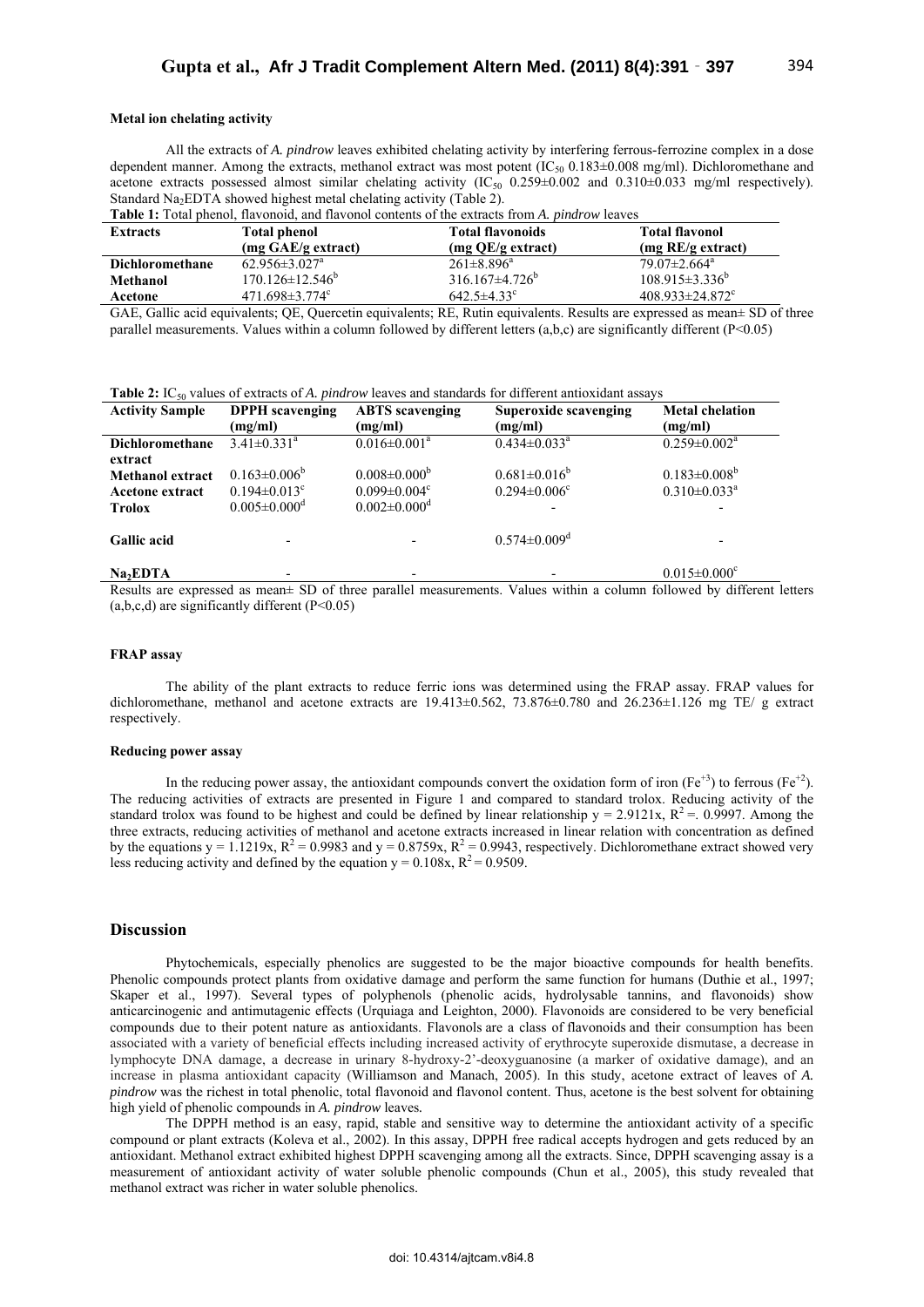ABTS radical is a blue chromophore produced by the reaction between ABTS and potassium persulfate. Addition of the plant extract to this radical cation reduced it to ABTS in a dose dependent manner. Methanol extract was also most active in scavenging ABTS radicals among all extracts of *A. pindrow* leaves. The scavenging activity of the extracts towards ABTS radicals was found to be more as compared to that towards DPPH radicals.



**Figure 1:** Reducing power activities of various extracts of *A. pindrow* leaves and standard trolox

The superoxide radicals generated from dissolved oxygen by PMS-NADH coupling can be measured by their ability to reduce NBT. The decrease in absorbance at 560 nm with the plant extract indicates their abilities to quench superoxide radicals in the reaction mixture. All extracts of *A. pindrow* leaves were effective in scavenging superoxide radicals with a greater ability than standard gallic acid except methanol extract. Acetone extract was most active in quenching superoxide radicals which could be explained on the basis of its high flavonoid content. Robak and Glyglewski (1988) have reported that flavonoids are effective antioxidants mainly because they scavenge superoxide anions.

The transition metal ion  $Fe<sup>2</sup>$  possess the ability to move single electrons thus allowing the formation and propagation of many radical reactions, even starting with relatively nonreactive radicals (Halliwell, 1994). The mechanism to avoid reactive oxygen species formation, associated with redox active metal catalysis is through chelation of the metal ions. Presence of chelating agents disrupts the formation of Ferrozine-Fe<sup>+2</sup> complex monitored by measuring the decrease in the red color of the complex at 562 nm and thus, estimating the chelating activity of the coexisting chelator. The results of our study demonstrate that all extracts have an effective capacity for iron binding, suggesting their antioxidant potential.

In FRAP assay, reduction of the ferric-tripyridyltriazine to the ferrous complex forms an intense blue colour which can be measured at a wavelength of 593 nm. The intensity of the colour is related to the amount of antioxidant reductants in the samples. Methanol extract had the highest FRAP value indicating it to be richer in antioxidant reductants.

Fe+3 reduction, an indicator of electron donating activity, is considered to be an important mechanism of antioxidant activity of phenolics (Yildirim et al., 2001). In the reducing power assay, the antioxidants in the samples reduce  $Fe<sup>+3</sup>$  to Fe<sup>+2</sup> by donating an electron. Amount of Fe<sup>+2</sup> complex can then be measured spectrophotometrically at 700 nm. Increasing absorbance at 700 nm indicated an increase in the reductive ability of all extracts of *A. pindow* leaves with increase in concentration.

Acetone extract despite being richer in polyphenols showed smaller antioxidant activity than methanol extract. It could be because several factors like stereoselectivity of the radicals or the solubility of the extract in different test systems have been reported to affect the ability of extracts to react and quench different radicals (Yu et al., 2002).

Based on these results it can be concluded that all the extracts of leaves of *A. pindrow* showed strong antioxidant activity when compared to the standards. However, the difference in the antioxidant activities of the various extracts may be due to their different phytochemical composition. The results obtained emphasize that extracts mainly exhibit their antioxidant potential *via* free radical scavenging and electron donation. Therefore, it seems reasonable to consider these leaf extracts of *A. pindrow* as new valuable ingredients for pharmaceuticals in the promotion of health as commercial drugs. However, further studies on the bioavailablity of the plant extracts and their antioxidant status in animal models are needed to evaluate their potential health benefits.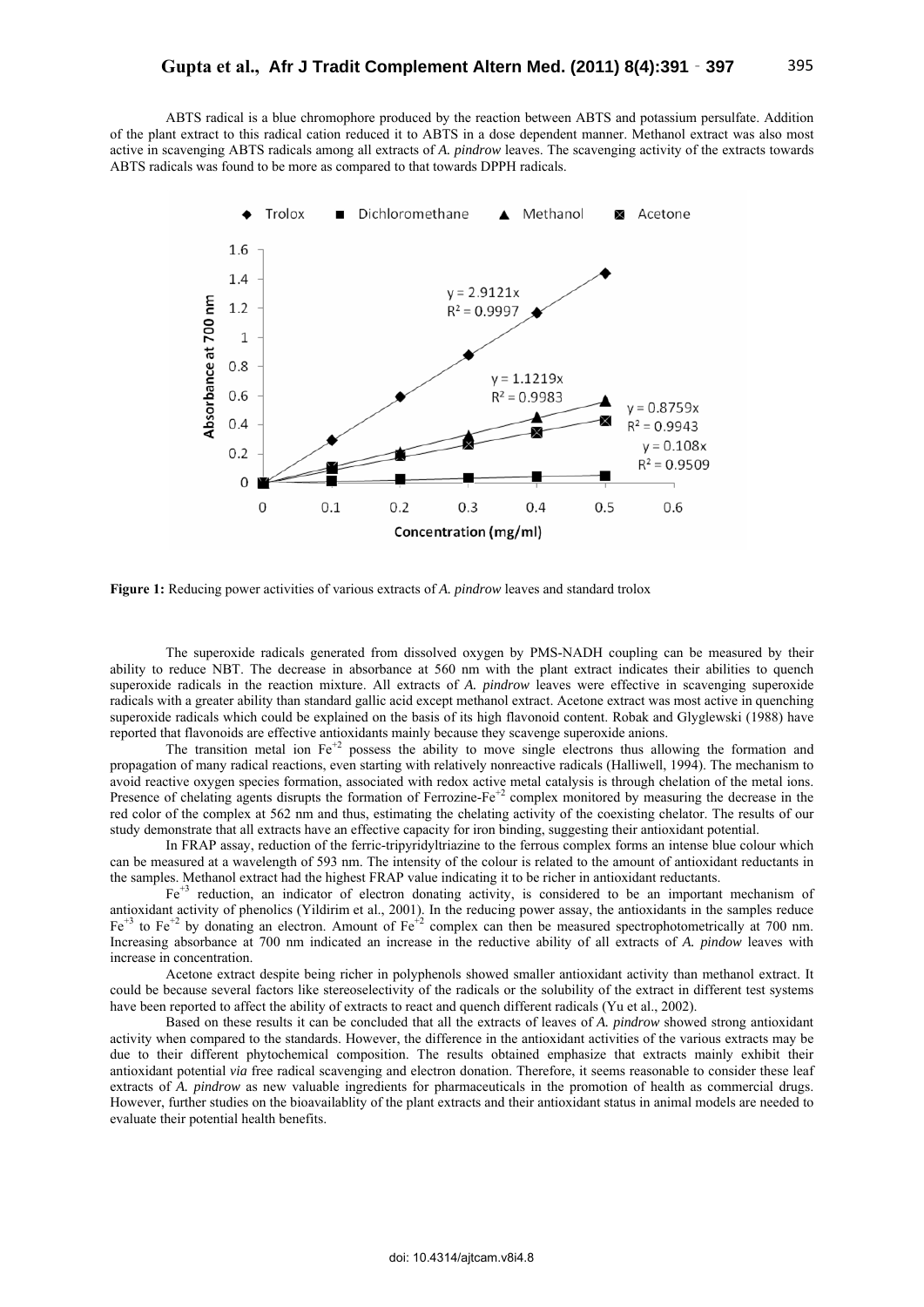# **Acknowledgements**

Deepika Gupta acknowledges Council of Scientific and Industrial Research (CSIR) for providing the financial support.

# **References**

- 1. Alonso, A.M., Guillén, D.A., Barroso, C.G., Puertas, B., Garcia, A. (2002). Determination of antioxidant activity of wine byproducts and its correlation with polyphenolic content. J. Agric. Food Chem., 50:5832-5836.
- 2. Aslan, M., Ozben, T. (2004). Reactive oxygen and nitrogen species in Alzheimer's disease. Curr Alzheimer Res, 1:111- 119.
- 3. Benzie, I.F., Strain, J.J. (1996). The ferric reducing ability of plasma (FRAP) as a measure of antioxidant power: The FRAP assay. Anal. Biochem., 239(1):70-76.
- 4. Bhakuni, D.S., Dhar, M.L., Dhar, M.M., Dhawan, B.N., Gupta, B., Srimal, R.C. (1971). Screening of Indian plants for biological activity. Part III. Indian J. Exp. Biol., 9:91-102.
- 5. Blois, M.S. (1958). Antioxidant determinations by the use of a stable free radical. Nature, 26:1199-1200.
- 6. Burdi, D.K., Samejo, M.Q., Bhanger, M.I., Khan, K.M. (2007). Fatty acid composition of *Abies pindrow* (West Himalayan fir). Pak J Pharm Sci., 20:15-19.
- 7. Chatterjee, A., Kotoky, J., Das, K.K., Banerji, J., Chakraborty, T. (1984). Abiesin. A biflavonoid of *Abies webbiana*. Phytochemistry, 23(2):704-705.
- 8. Chatterjee, A., Pakrashi, S.C. (1991). The Treatise on Indian Medicinal Plants, Vol. 1. PID, CSIR: New Delhi; 155.
- 9. Chun, S.S., Vattem, D.A., Lin, Y.T., Shetty, K. (2005). Phenolic antioxidants from clonal oregano (*Origanum vulgare*) with antimicrobial activity against *Helicobacter pyroli*. Process Biochem., 40:809-816.
- 10. Chunekar, K.C., Pandey, G.S. (1960). Hindi Commentary of Bhavaprakash Nighantu of Karpuradi Verga. Chaukhambha, Varanasi, India, pp. 380-383.
- 11. Dinis, T.C.P., Madeira, V.M.C., Almeida, L.M. (1994). Action of phenolic derivatives (acetoaminophen, salicylate and 5-aminosalicylate) as inhibitors of membrane lipid peroxidation and as peroxyl radical scavengers. Arch. Biochem. Biophys., 315:161-169.
- 12. Duthie, S.J., Collins, A.R., Duthie, G.G., Dobson, V.L. (1997). Quercetin and myricetin protect against hydrogen peroxide-induced DNA damage (strand breaks and oxidised pyrimidines) in human lymphocytes. Mutat Res., 393:223- 331.
- 13. Halliwell, B. (1994). Free radicals, antioxidants, and human disease: curiosity, cause, or consequence? Lancet, 344:721- 724.
- 14. Halliwell, B. (1999). Oxygen and nitrogen are pro-carcinogens. Damage to DNA by reactive oxygen, chlorine and nitrogen species: measurement, mechanism and effects of nutrition. Mutat Res., 443:37-52.
- 15. Harman, D., (1982). The Free-Radical Theory of Aging. In: Free Radicals in Biology, Pryor, W.A. (Ed.). Vol. 5, Chapter 8, Academic Press, Orlando.
- 16. Koleva, I.I., VanBeek, T.A., Linssen, J.P.H. (2002). Screening of plant extracts for antioxidant activity: a comparative study on three testing methods. Phytochem Anal, 13:8-17.
- 17. McCall, M.R., Frei, B. (1999). Can antioxidant vitamins maternally reduce oxidative damage in humans? Free Radic. Biol. Med., 26(7-8):1034-1053.
- 18. Miliauskas, G., Venskutonis, P.R., Van Beek, T.A. (2004). Screening of radical scavenging activity of some medicinal plants and aromatic plant extract. Food Chem., 85:231-237.
- 19. Oyaizu, M. (1986). Studies on products of browning reactions: antioxidant activities of products of browning reaction prepared from glucose amine. Jap. J. Nutr., 44:307-315.
- 20. Re, R., Pellegrini, N., Proteggente, A., Pannala, A., Yang, M., Rice-Evans, C. (1999). Antioxidant activity applying an improved ABTS radical cation decolorization asszy. Free Rad. Biol. Med., 26:1231-1237.
- 21. Rice-Evans, C.A., Miller, N.J. (1998). Structure-antioxidant activity relationships of flavonoids and isoflavonoids. In: C.A. Rice-Evans and L. Packer, eds., Flavonoids in health and disease, Marcel Dekker Inc., New York, pp. 199-220.
- 22. Robak, J., Gryglewski, R.J. (1988). Flavonoids are scavengers of superoxides anions. Biochem. Pharmacol., 37:837- 841.
- 23. Samejo, M.Q., Ndukwe, G.I., Burdi, D.K., Bhanger, M.I., Khan, K.M. (2009). Isolation and crystal structure of maltol from *Abies pindrow*. J Med Plant Res, 3(2):55-60.
- 24. Singh, R.K., Bhattacharya, S.K., Acharya, S.B. (2000). Pharmacological activity of *Abies pindrow*. J. Ethnopharmacol., 73:47-51.
- 25. Singh, R.K., Nath, G., Goel, R.K., Bhattacharya, S.K. (1998). Pharmacological actions of *Abies pindrow* Royle leaf. Indian J. Exp. Biol., 36:187-191.
- 26. Singh, R.K., Pandey, B.L., Tripathi, M., Pandey, V.B. (2001). Anti-inflammatory effect of (+)-pinitol isolated from *Abies pindrow* leaves. Fitoterapia., 72:168-170.
- 27. Skaper, S.D., Fabris, M., Ferrari, V., DalleCarbonare, M., Leon, A. (1997). Quercetin protects cutaneous tissueassociated cell types including sensory neurons from oxidative stress induced by glutathione depletion: cooperative effects of ascorbic acid. Free Radic. Biol. Med., 22:669-678.
- 28. Tiwari, K.P., Minocha, P.K. (1980). A Chalcone glycoside from *Abies pindrow*. Phytochemistry, 19:2501-2503.
- 29. Tripathi, M., Jain, L., Pandey, V.B. (1996a). Flavonoids of *Abies pindrow* leaves. Fitoterapia, 67(5):477.
- 30. Tripathi, M., Jain, L., Pandey, V.B., Ray, A.B., Rucker, G. (1996b). Pindrolactone a lanostane derivative from the leaves of *Abies pindrow*. Phytochemistry, 43:853-855.